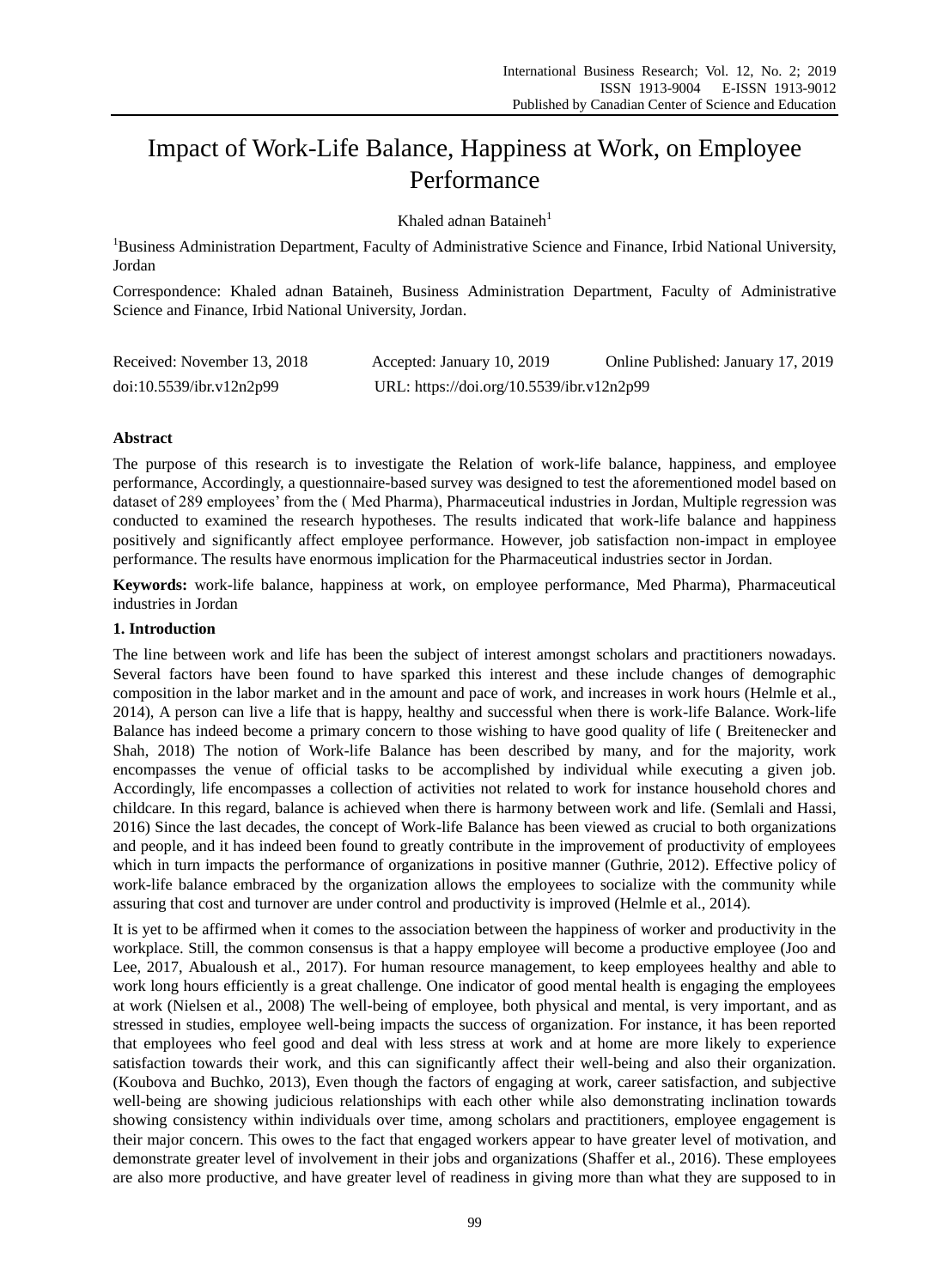contributing to the survival and success of their organization (Shaffer et al., 2016, Obeidat et al., 2018).

Work-life balance and happiness is still insufficiently studied although this subject has been receiving increasing attention from scholars. Relevantly, employees spend significant amount of their time working. Still, past studies on life satisfaction or well-being were focusing on non-work populations (e.g., patients, children, students, and/or adolescents). As such, this study is of the view that in the domain of management, the lack of attention on employee well-being has become a critical gap in the extant research. Meanwhile, the negative behavior demonstrated by employee can be triggered by the increase of work stress (Emslie and Hunt, 2009). In reality, as reported by Mullen and Kelloway (2010), failure in performing tasks, turnover, and absenteeism are now becoming common in the workplace, and all these are compromising the effectiveness and development of the organization. It is the obligation of the organization to play a major role in attaining and sustaining employees that are healthy, well-trained, and capable on a long-term basis (Nielsen et al., 2008). Further the purpose, organization needs to delineate an environment in which employees can grow themselves and discern the well-being (Nielsen et al., 2008). Employees are obliged demonstrate hard work and in the course, they often have to work extra hours so that they could fulfill their financial obligations, which leads to a disparity between work and family. Long working hours cause job-to-home spillover to increase and this may impact negatively on job performance of employees and productivity and profits of organizations. This implies the presence of gap which this study attempts to Fill gaps in previous studies , particularly in terms of happiness of employees and attention to their family in order to increase creativity and innovation in terms of performance (of the employees).

This study therefore attempts to understand the effect of Work-life balance and Happiness at work on employee's performance and hence, the following questions will be addressed in this study:

- 1. Does Work-life balance impact employee performance?
- 2. Does Happiness at work (employee engagement, job satisfaction, and affective organizational commitment) impact employee performance?

#### **2. Literature Reviews**

#### *2.1 Work-Life Balance*

It wasn't until the mid-60s that the subject of work-life balance became the subject of interest among scholars. For instance, Kahn et al. (1964) concluded that for employees, work-family conflicts are a substantial stress source. Relevantly, the notion of equilibrium between family and professional life (work-family balance) is recently employed when referring to the successful development of both domains. At present time, in order to fine-tune the organizational structures to the needs of the employees or to respond to government regulations with respect to gender equality, integration, and protection of families, a lot of organizations dedicate their resources to the initiatives of work-life (Susana and Ramón 2013). As has been emphasized by a number of scholars, at present time, it is likely to have employees that demand the initiatives of work-life balance from the organization. Such demand has been closely linked to the increasing commonness of dual-career couples, family or dependent accountabilities, or the wish to devote more time to friends or enjoy leisure undertakings (Lavoie, 2004).

In studies on work-life, the focal point has been the effect of organizational services and policies that are established for providing assistance to employees regarding the conflicts that occur between their work and their life. Accordingly, the extant literature attempted to comprehend the role played by organizations to help reduce the conflict experienced by the employees that occurs from the demands of work and the role they are obliged to play at home(Emslie, and Hunt, 2009; Hon and Chan, 2013). As evidenced from the findings, employees with access to services including flexible schedules, childcare, parental leave, and support from supervisor appear to be more likely have less conflicting work-life, greater job satisfaction, less stress, and are less inclined to want to quit (Helmle et al., 2014). In research on the issue regarding work-life, gender has also been explored, particularly with respect to how the roles and expectations of gender impact the perceptions regarding work and family roles. Here, as evidenced by the findings, in certain situation, gender expectations in a situation impact how far individuals feel incompatibility between work and life roles, and this can cause the perceived level of stress and the perceptions of conflict between the roles of work and life to increase (Helmle et al., 2014; Lawson et al., 2013).

The management of work-life balance and/or work-family conflict interest of employees have been found to be among the primary aspects to be addressed by the organization as a way to preserve human resources (Au and Ahmed, 2014). Work-life balance encompasses a balance between two entirely separate roles performed by a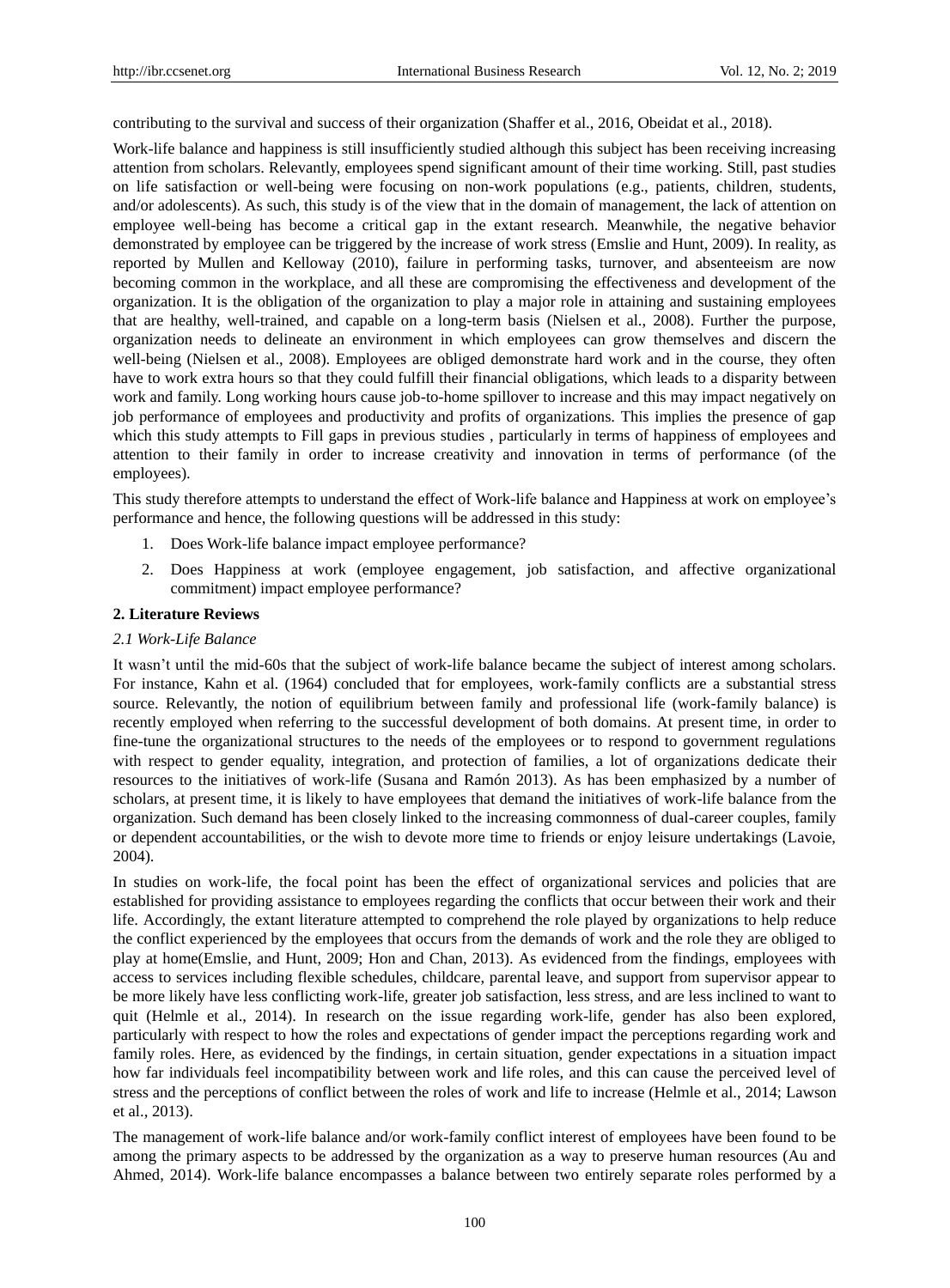person namely the roles of work and the roles of family, and to holder of the roles, both bring satisfaction (Shaffer et al., 2016).

The benefits of work-life can improve both the life quality of employees and the effectiveness of the organization. Hence, there appears to be countless delineations regarding work-life balance, but all appear to be in agreement that work encompasses a group of formal tasks completed by an individual while occupying a given job. Life comprises a group of activities not associated with work such as household chores, care of elderlies and care of children (Anwar et al., 2013), Emslie and Hunt (2009) stated that balance is attained when the domain of work and that of life are in harmony. Work-life balance is about a person's capacity irrespective of age or gender in successfully combining work and household accountabilities. Within this context, work becomes a term that can be regarded as paid employment and also free work done for an employer.

Conversely, the notion of "life" is not related to work and it can be broken down into free time used in doing leisure activities, and family time (Lawson et al.,2013). Accordingly, the concept of work-life balance defines the amount of time available to an employee in balancing between family and the demands of work. Work-life balance encompasses an employee's time-sharing ratio between work and family. When there is imbalance between work and family, whether too much on work or too much on family matters, stress and negative work attitudes can occur and these can lead to burnout (lawson et al.,2013 ). In the work of Grzywacz and Carlson (2007), work-life balance is described as the achievement of role-related expectations exchanged and shared between people and their role-related partners in the arena of work and family. Meanwhile, work-life balance was addressed by Greenhaus and Allen (2010) as the degree to which the effectiveness and satisfaction experienced by a person in terms of his work and family roles are attuned to his role priorities of life at certain point in time.

Effective Work-Life Balance is underpinned by two applicable primary concepts namely the day-to-day accomplishment and enjoyment. Achievement is the successful completion of something particularly after a series of diligent attempts or being given what is desired. With respect to the notion of enjoyment, it does not denote happiness. Rather, it denotes pride, satisfaction, celebration, joys of living as well as a sense of wellbeing. In life, achievement and enjoyment have close linkage in terms of value. In other words, a person has to have both. This is the reason why those who are deemed successful do not feel happy or are not as happy as they are supposed to be (Hon and Chan, 2013).

#### *2.2 Happiness at Work*

Human Resource Management (HRM) and performance is related in a manner that is one sided, and the relationship of these two does not take into account the human side of HR. For HRM, its primary resource encompasses the human factor. Somehow, in many studies in this domain, the effect of HR systems on the quality of working lives as well as the well-being of employees has not been explored. Here. Having the awareness of how different conditions of working impact human resources has become the actual challenge. However, the impact of various variables on employee attitudes is now a subject of interest amongst scholars. (Gupta, 2012),

In general, happiness relates to how people experience and appraise their lives in total. Considering that a significant amount of time of most people is spent on working, having the understanding of the role played by employment and the workplace play is highly critical. This is because such understanding can assist in the creation of happiness for individuals and communities globally. As evidenced by recent studies, work and employment drive happiness which in turn can assist in shaping the outcomes of job market, productivity, and performance of firm as well (Field and Buitendach, 2011). In academic studies, the importance of life quality within the workplace has been dubbed as a major element. In this study, happiness becomes a basic state to be achieved by nearly everyone. Among the notable past studies are the ones that examine how happiness in day-to-day work becomes attainable through better management of work atmosphere (Salas-Vallina, 2017).

Happiness at Work is more than the possession of sense of pleasure, positive affective experience, good feelings and enjoyment because it also means having meaningful work life. Furthermore, a person is deemed as a happy person when he or she feels positive emotions repetitively. A person possessing positive emotions means that he or she has good life with no readily visible threats (Saenghiran, 2014). In a study performed by Edmunds and Pryce-Jones (2008), Happiness at Work is viewed as sensibly using the accessible resources to handle challenges faced in a judicious manner. Through the active appreciation of the highs and management of the lows, the performance of individual could be maximized easier, and the potential of the individual could also be achieved. In turn, the happiness of a person and also of others can be established. In another study, the concept of Happiness at Work was described as the enjoyment of pleasant working relationship and career development,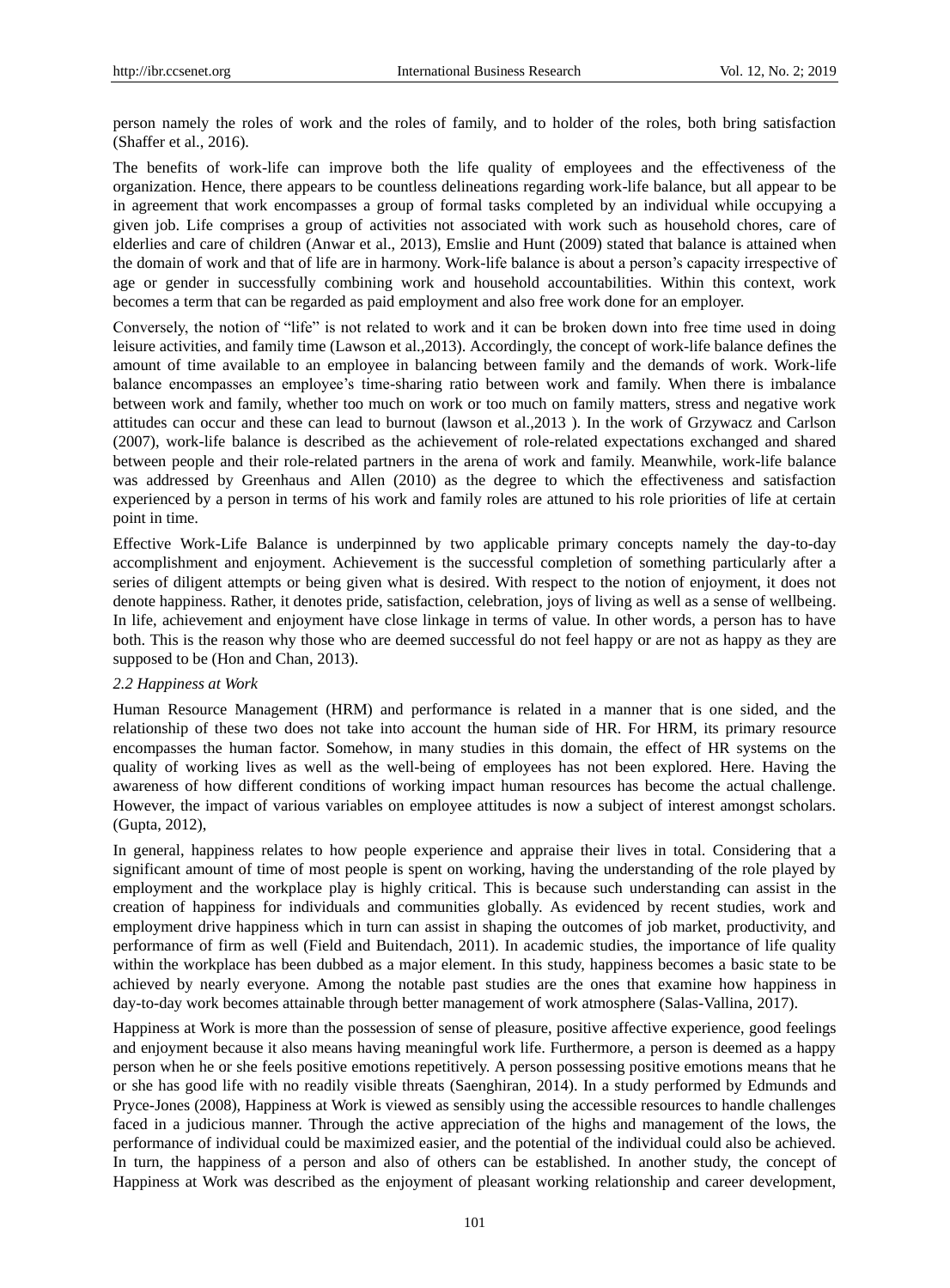and also the enjoyment of the feeling of being valued and treated well (Edmunds and Pryce-Jones, 2008).

A number of concepts including the concepts of engagement (Schaufeli and Bakker 2004) and well-being (Hills & Argyle, 2001) are now deemed as forms of happiness. As shown in the extant literature, interest in the subject of happiness at work has been increasing amongst scholars (Salas-Vallina et al., 2017). For instance, Fisher (2010) reported Happiness at Work (HAW) as happy feelings towards the job itself, the characteristics embraced by the job, as well as that of the organization all together. Furthermore, HAW is described as an all-embracing construct that carries the traits "job satisfaction" and "organizational commitment." Meanwhile, the concept of Job satisfaction has been elaborated as a pleasant or positive emotional state caused by an appraisal of job or job experiences of a given individual (Huang et al.,2016)

Organizational commitment comprises a number of elements. These elements include the sense of affective devotion towards the organization, loyalty towards to the organization, and identification of the goals and values established by the organization (Field and Buitendach, 2011). In the works of Joo and Lee (2017), employee engagement and career satisfaction were found to be the two primary elements of happiness at work. In the work by Salas-Vallina et al. (2017), engagement, job satisfaction and affective organizational commitment were reported as the major constituents of HAW. In the extant past works, three main components have been the focal points, and they are employee engagement, job satisfaction, and affective organizational commitment. These components are as discussed below:

#### 2.2.1 Employee Engagement

Engagement is the attachment of members of organization to the roles of work assigned to them, and in engagement, people physically, cognitively and emotionally make use of and articulate themselves during role performances (Abdallah et al., 2017). Engagement can likewise be described as an unrelenting and positive affective-motivational state of accomplishment (Field and Buitendach, 2011). For Schaufeli and Bakker (2004), work engagement is highlighted as a positive, gratifying and job linked mind state characterized by three dimensions namely dedication, absorption and vigor. Past studies on work engagement of employee found that employees who are engaged are likely to demonstrate positive organizational outcomes such as lower turnover intention, greater customer satisfaction, and greater level of productivity and profit (Joo and Lee, 2017). Engagement is also seen as a positive effect that has relation with the job and the environment of work, and as noted by Fisher (2010), engagement connotes or overtly denotes sense of persistence, alertness, energy, vigor, dedication, absorption, enthusiasm, as well as pride.

#### 2.2.2 Job Satisfaction

Job satisfaction is the main priority for all organizations in establishing their policy (Yücel, 2012, ), and as a concept that has linkage to the humanitarian and utilitarian viewpoints, it is worth the scrutiny. The humanitarian viewpoint is postulates that employee satisfaction level is linked to the degree to which employees are receiving fair and apposite treatment in the organization (Abdallah et al ,2017), whereas the utilitarian viewpoint indicated that employee satisfaction contributes to behaviors impacting the operation of the organization (Yücel, 2012). Job satisfaction is also viewed as a quantifiable depiction of an emotion related response towards certain job; in other words, the person performing the job feels satisfied with it (Al-dalahmeh et al., 2018; Anitha, 2014). Likewise, job satisfaction relates to how people feel about their jobs and about the differing aspects of their jobs. Meanwhile, in a study, job satisfaction was described as the extent to which employees are fond of their work (Parvin and Kabir, 2011).

#### 2.2.3 Affective Organizational Commitment

Affective organizational commitment encompasses emotional attachment felt by employee in addition to their identification with and participation in their organization and its goals (López-Cabarcos et al, 2015). It encompasses a bond established by employees within the organization and there has been strong linkage between affective organizational commitment and positive work-related behaviors (e.g., dedication and loyalty) (Obeidat et al 2014; Schoemmel and Jønsson 2014), Affective organizational commitment is also describable as the association of a person with an organization, his/her belief in the goals established by the organization, and working to achieve those goals by being part of that organization (Ammari et al 2017, Abdallah et al 2017). Relevantly, affective organizational commitment has been viewed as a force uniting a person to action that relates to one or more targets(Enache et al.,2013), This term has been used in defining organizational commitment whereby three characteristics are involved as follows: a solid conviction and acceptance towards goals and values of the organization; readiness to make significant effort on behalf of the organization; and a strong wish remain as part of the organization (Gyensare et al., 2017).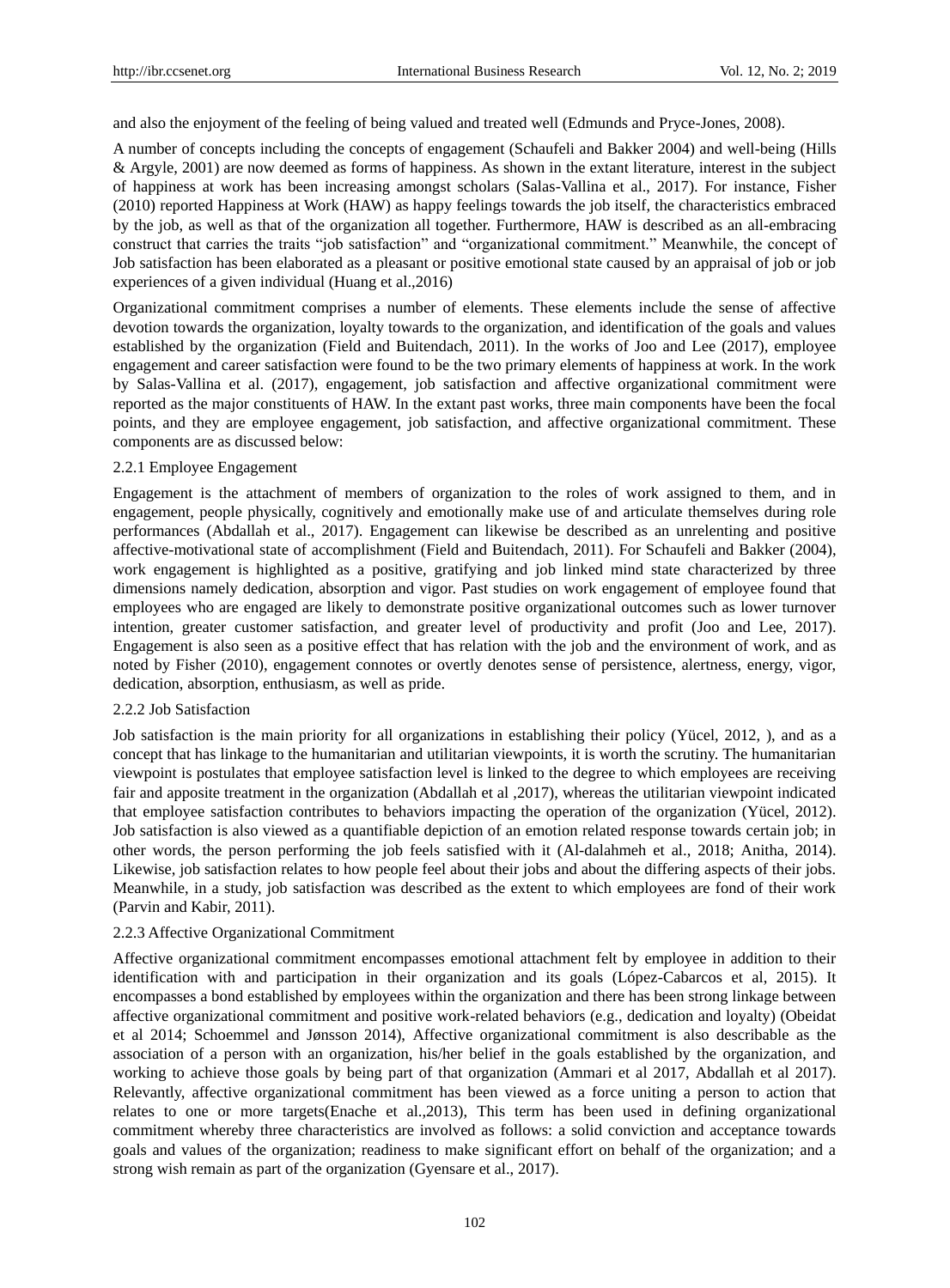# **3. Employee Performance**

Employee Performance can be described as responses in the form of behaviors reflecting what has been learned by the employee or the kind of training that the employee has received; it encompasses the outcome of the mental and psychological capabilities (Faiza and Nazir, 2015). Employee Performance is a concept that is increasingly popular amongst scholars of management sciences, as employee performance is vital to both individual and the organization. Employee Performance contributes to the overall betterment of the processes of the organization particularly in terms of efficiency and productivity (Abualoush et al., 2018a). Employee performance has linkage to the activities and tasks employees carry out in effective and efficient manner, and it also dictates how much employees contribute to the organization and among the contributions of employees are output quantity, work attendance, and accommodating attitude (Abualoush et al., 2018b). Furthermore, the financial or non-financial outcomes of the employee which are closely related to the performance and success of the organization is also reflected by employee performance (Anitha, 2014).

In regards to the notion of performance, it is measurable using different mechanisms (Faiza and Nazir, 2015), and in general, performance encompasses what is done or not done by employee. It entails the full outcome or success of a person during specific periods of duty as opposed to the predetermined and established standard of work and targets or criteria (Abualoush et al., 2018; Pawirosumarto et al., 2017). Performance is the product of the capacity of employee, multiplied with support and effort. Hence, reduction or nonexistence of one factor will cause decrease in performance (Pawirosumaro et al., 2017 ).

# **4. Work-Life Balance, Happiness at Work and Employee Performance**

# *4.1 Work-Life Balance and Employee Performance*

In the era of knowledge, different skill sets and requirements are needed from employees, as opposed to those required during the era of industry. Correspondingly, within organizations, work health is deemed to be a resource, and as emphasized by researchers, for management, the promotion of employee's health should be made as the organization's vital part (Guthrie, 2012). However, considering the limitation of resources, the issue is on how an individual could manage to have satisfactory personal life while also delivering excellent results at work, The emerging question is on whether both goals are contradictory or complementary to one another (Koubova and Buchko, 2013). Inability to attain the correct balance with respect to effort and reward has significant linkage to the dearth of control over workload as well as lack of energy in fulfilling personal needs and obligation. When there is imbalance between effort and reward, fatigue, poor performance and declined life quality can result [\(Johari](https://www.emeraldinsight.com/author/Johari%2C+Johanim) et al., 2018). Among scholars, there are generally three primary concerns pertaining work-life imbalance considering that it is impacted by technological influence. The first concern is on the developments at work which can be a hazard the work life balance, while the second concern is on the shifting nature of work activities particularly tasks that are associated with technology which requires updated knowledge of the field, and the third concern is regarding the shifting work demands. (Helmle et al., 2014)

There have been a lot of explanations regarding work life balance and the notion would have different meaning to different individuals with generational differences which greatly contribute to these differing perspectives. As evidenced by a number of works, younger employees are likely stress on work life balance because they do not desire having the demands of work impacting their lifestyles. Nonetheless, younger and older workers both want flexibility in terms of schedules and arrangements. It is just unfortunate that some supervisors are unwilling to employ flexible arrangements, due to unpredictability and potential abuse of these methods (Hon and Chan, 2013; Susana and Ramón, 2013)

Work-life balance implicates the attitudes, behaviors and wellbeing of employees as well as the effectiveness of the organization (Au and Ahmed, 2014). Hence, companies are obliged to integrate new management practices that provide social and supervisory support. The perceptions of superiors towards their employee work-life conflict also greatly dictate the career progress of employees (Au and Ahmed, 2014). In the last few years, the issue of work-life balance has been heavily scrutinized particularly in terms of increasing the flexibility of paid work and improvements in working conditions. Within the industry of hospitality, physical and emotional stresses have been reported to cause the lack of work life balance. The testing of the impacts of these variables (physical and emotional stresses) on what is embedded on the job and job performance includes the examination of work overload and work life balance. In this regard, employees with heavy workloads were reported to have low work life balance, were less likely to be embedded within their jobs while also demonstrating poor job performance. Relevantly, stress is also a dimension of personal employee similar to emotional exhaustion, and among hotel employees, stress has been reported to affect their quality of life (Lawson et al., 2013). Additionally for hotel employees, the spillover of stress has been viewed to exacerbate the stress on work life balance. (Hon and Chan 2013)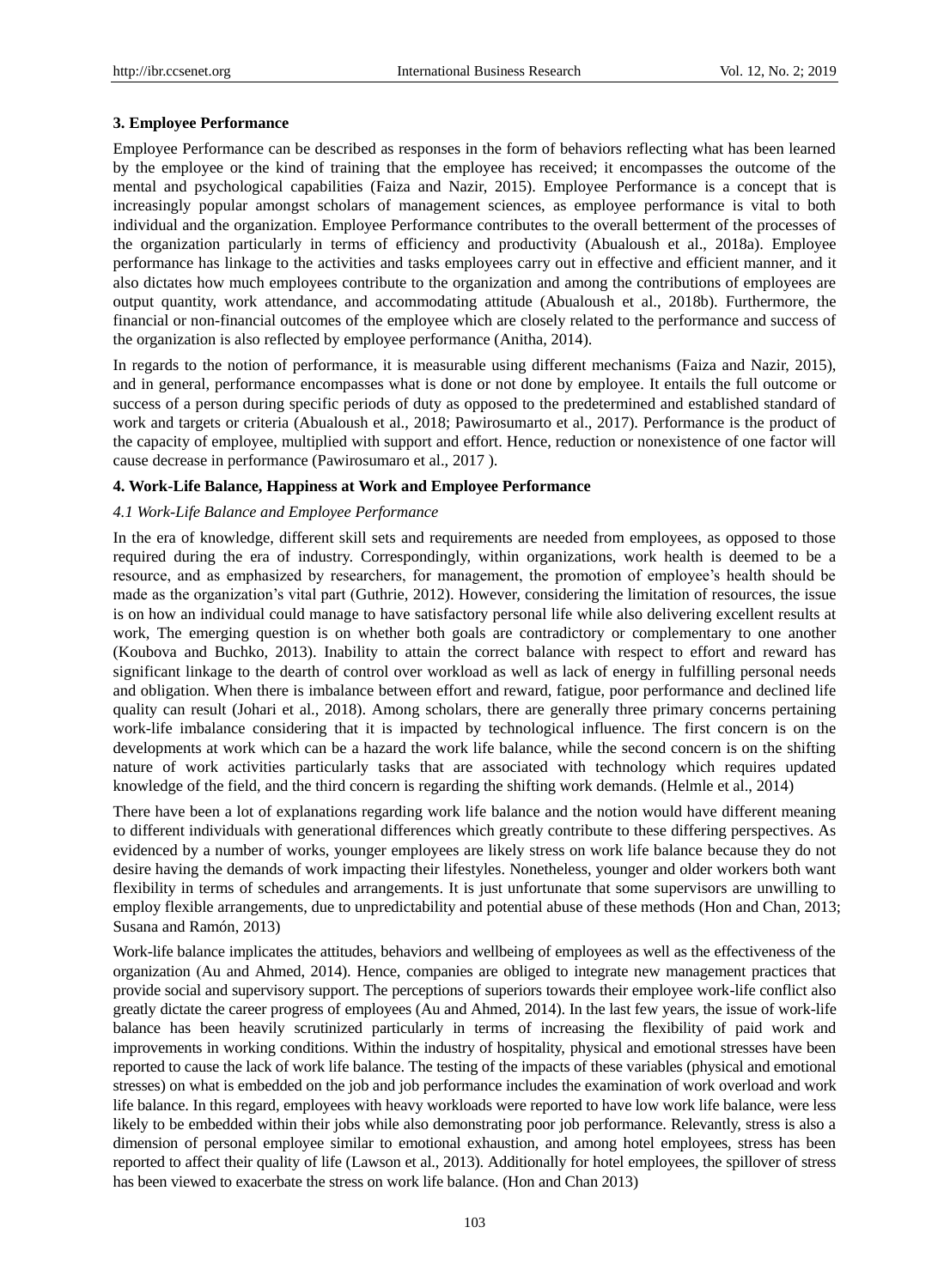It is possible for employees to leave their work if their failure in integrating work and network roles becomes intolerable. The withdrawal may be in a form of absenteeism, below optimum level performance, or they can leave the organization for good. Such phenomenon accentuates the prominence of sustainable HRM practices because such practices will maximize profits while also minimizing the detriment to employees and their families, as well as communities. (Lawson et al., 2013; Gupta, 2012)

In the context of organizations and people, work life balance has demonstrated its significance since the past decades. Work life balance has indeed been found to be the major factor in the productivity improvement of employees and this has a positive impact on the general performance of organizations [\(Semlali](https://www.emeraldinsight.com/author/Semlali%2C+Salma) and [Hassi,](https://www.emeraldinsight.com/author/Hassi%2C+Abderrahman) 2016). An organization needs to implement effective work-life balance policy, that is, a policy that allows employees to remain socially connected with society while cost and turnover are controlled, and productivity improved (Helmle et al., 2014).

# *4.2 Happiness at Work and Employee Performance*

The latest studies reported that employees who are happy appear to be more involved in work roles while enjoying greater level of job satisfaction. As reported by American Psychological Association (2014), employers advocate the significance of making employees happy, and in fact, these employers are intensifying their efforts for the sake of their employees' happiness. Correspondingly, in the context of Taiwan, the current annual survey Taiwan by Common Wealth and Cheers magazines also mentioned making employees happy as the primary factor that has led to the recognition of the best employer (Gupta, 2012). Amongst practitioners and scholars, their main concern is employee's engagement owing to the fact that engaged workers appear to have greater level of motivation while demonstrating more involvement in their jobs and organizations, and showing greater level of productivity and readiness to go beyond expectation in assisting the survival and growth of their organizations (Joo and Lee, 2017, Vincent- Höper et al., 2012).

As reported by a lot of studies, happy employees are inclined to show greater level of productivity, produce fresh ideas and attempt to accomplish similar job use different groundbreaking methods to improve effectiveness and reduce the time spent (Saenghiran, 2014)

Furthermore, among the desirable effects to be anticipated from having affectively committed employees are: better professional endeavor and performance, positive employee outcomes and behaviors, and innovative behavior demonstrated by employees (López-Cabarcos et al., 2015). Furthermore, review of the extant literature is demonstrating that having strong affective commitment towards the organization makes employees work harder at their jobs and show better performance as opposed to those that have less affective commitment (Ammari et al 2017; Abdallah et al 2017).

#### **5. Research Methodology**

#### *5.1 Research Model*

This study presents a theoretical model based upon the review of literature. The model can be viewed in Figure 1. As shown by the model, the independent variables are Work-life balance and Happiness at work, while the dependent variable is employee performance. The model shows the conjectured relationship between the independent variables and the dependent variable.



Figure 1. Research Model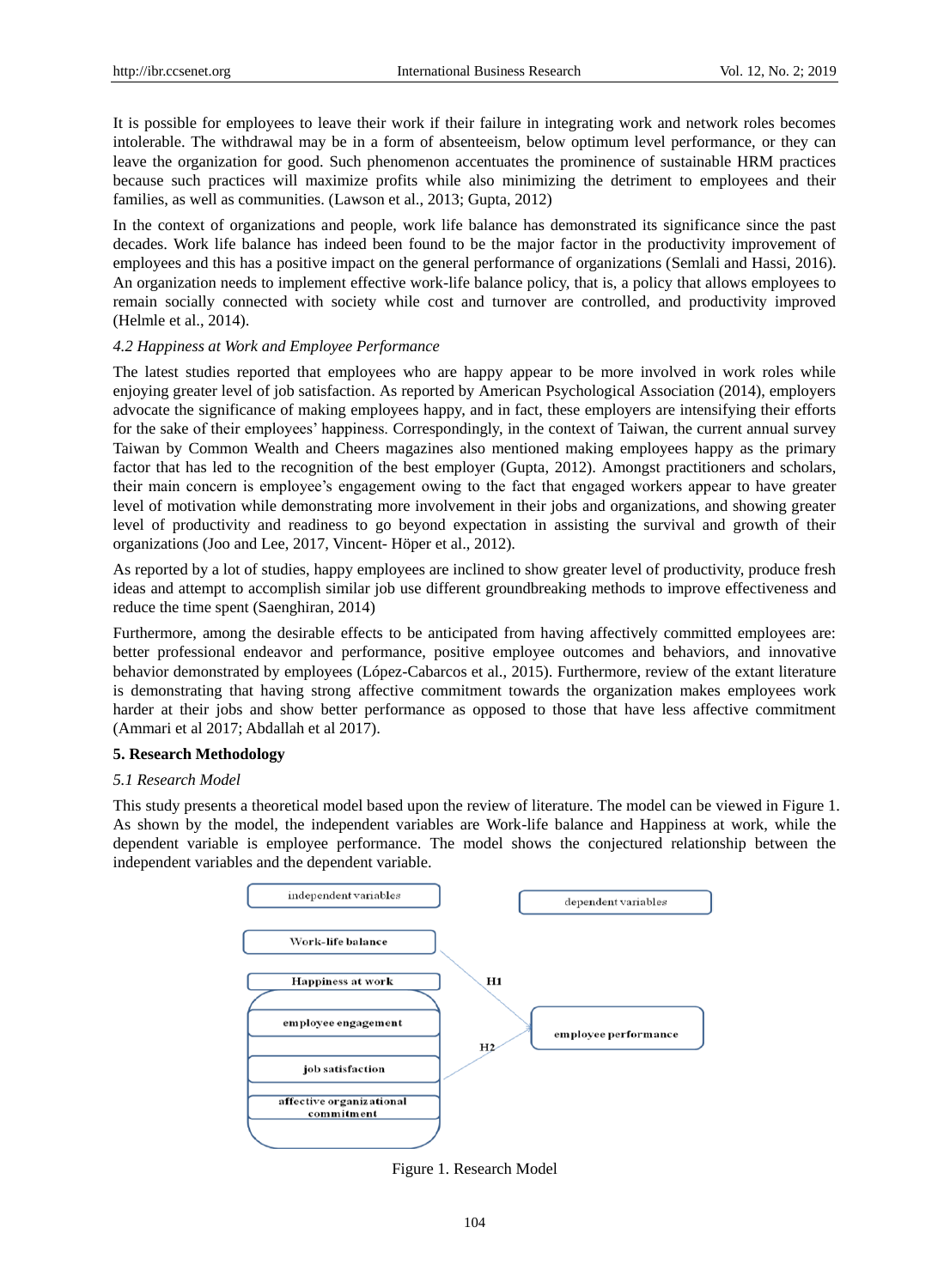# *5.2 Research Hypotheses*

As indicated earlier, this paper is examining the effect of Work-life balance and Happiness at work on employee performance, and therefore, the hypotheses below are to be tested in this paper:

**H1**: There is a statistically significant effect of Work-life balance on employee performance.

**H2**: There is a statistically significant effect of Happiness at work (employee engagement, job satisfaction, and affective organizational commitment) on employee performance.

#### *5.3 Measurement*

This study measures the effect of Work-life balance and Happiness at work alongside its dimensions (employee engagement, job satisfaction and affective organizational commitment) on employee performance, specifically at Med Pharma,. In gathering the information, the instruments used in this study include past works, books, references, as well as periodicals; these are the secondary sources. Meanwhile, the questionnaire has been chosen as the primary source of data gathering. The questionnaire that this study uses for data gathering was based upon the extant literature. The responses on each item (related to the variables) are provided by the participants using the five Point Likert-scale where "1" means "strongly disagree", "2" means "disagree", "3" means "neutral", "4" means agree, and "5" means "strongly agree".

The questionnaire used in this study contains 3 parts, whereby the first part covers items related to the demographic information of the respondents, particularly on their gender, education level, position and years of experience. Meanwhile, the remaining 2 parts relate to the variables, namely the independent variables (IV) and the dependent variable (DV). In particular, the second part encompasses items constructed to measure the dimensions of the independent variables whereby the third part includes items which measure the dimensions of the dependent variables. The questionnaire attempts to secure information regarding the direct impact of IV on DV. Overall, there are 28 items in the questionnaire selected following a broad review of the applicable literature (Work-life balance, Happiness at work, employee performance), and these items measure the model constructs. Accordingly, in order that the selected items are appropriate with this study's context, minor amendments were made to these items. The items on Work-life balance are based on Helmle et al2014; Johari et al 2018, while items on Happiness at work alongside its dimensions (employee engagement, job satisfaction, and affective organizational commitment) are adaptations from Al-dalahmeh et al. (2018) and Bisharat et al. (2017). Meanwhile, items on employee performance which is this study's dependent variable are based on Abualoush et al. (2018).

## *5.4 Population and Sample*

The population chosen in this study comprises everyone employed at Middle East Pharmaceutical  $\&$  Chemical Ind. & Med. Appliances (Med Pharma), Pharmaceutical industries. A total of 315 employees who represent all company staffs were sought after to participate in the survey and at the end, 283 respondents returned usable questionnaire, which accounts to 89% rate of return.

#### *5.5 Respondents Demographic Profile*

Through demographic data, the key attributes of the respondents can be determined, and among the key attributes include education, gender, position, and years of experience, all of which, are basic information of the respondents. The key attributes of the respondents in (Med Pharma) are presented in Table (1).

Table 1. Demographic data for respondents

| Category                 | <b>Frequency</b> | Percentage % |
|--------------------------|------------------|--------------|
| Gender                   |                  |              |
| Male                     | 195              | 69%          |
| Female                   | 88               | 31%          |
| Education                |                  |              |
| <b>Bachelor's Degree</b> | 258              | 91.3%        |
| <b>Masters Degree</b>    | 22               | 7.7%         |
| PhD                      | 3                | 1%           |
| Experience               |                  |              |
| Less than 5 years        | 108              | 38 %         |
| 5 - Less than 10 years   | 128              | 45.1%        |
| 10 - Less than 15 years  | 34               | 12.7%        |
| 15 years and above       | 13               | 4.2 %        |
| Position                 |                  |              |
| Lower management         | 234              | 82.7%        |
| Middle management        | 40               | 14.2.%       |
| Top management           | 9                | 3,1%         |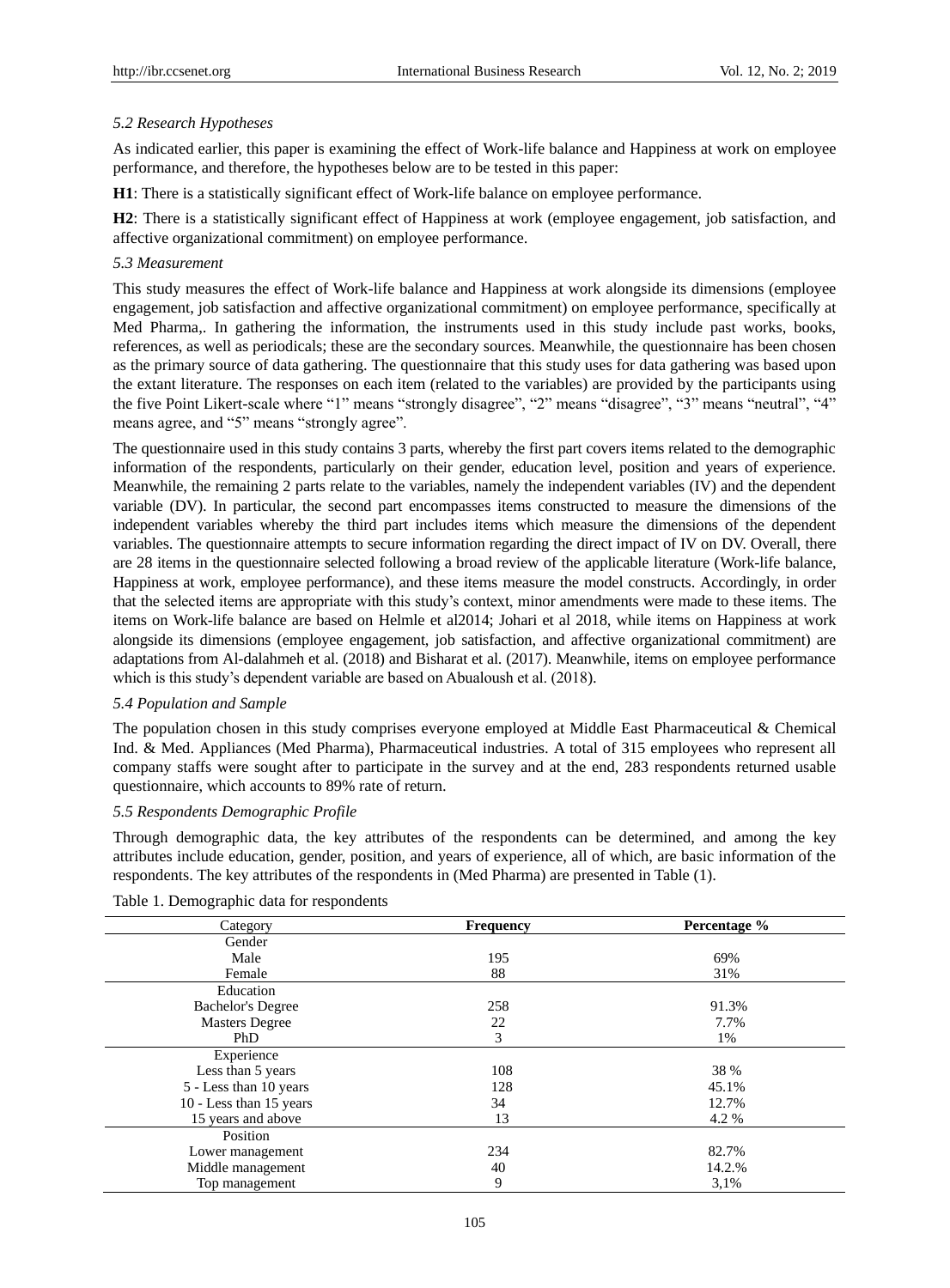# *5.6 Reliability and Validity*

A group of experts with the know-how in the design of the administrative sciences' questionnaires were invited to evaluate the questionnaire. Hence, members from the information systems and business administration departments of the Jordanian University evaluated the questionnaire. These members were chosen due to their expansive experience and therefore, they have the credibility in validating the questionnaire items. These experts also made suggestions and recommendations on certain items and accordingly, amendments were made before the questionnaire was distributed.

Authenticated analysis is associated with the degree of consistency evaluation between various variable measurements. In this regard, the coefficient of Cronbach's Alpha is used to determine the reliability of the variables in all dimensions. Bagozzi and Yi (1988) are among those who suggested the values of all variable or dimensional scales to be greater than the commended value of 0.60. In this study, for all the tested variables, the Cronbach's alpha coefficients were greater than 0.60 and this demonstrates the reliability of the compound measure. The Cronbach's alpha coefficient values were acceptable (between 0.821 and 0.875), and this demonstrates reliability of the compound measure. Table (2 ) presents the details.

Table 2. Cronbach's Alpha for all the variables

| Variables                           | Number of items | Cronbach's Alpha |
|-------------------------------------|-----------------|------------------|
| Work-life balance                   |                 | 0.834            |
| Employee engagement                 |                 | 0.856            |
| Job satisfaction                    |                 | 0.853            |
| Affective organizational commitment |                 | 0.821            |
| Employee performance                |                 | 0.875            |

*5.7 Descriptive Analysis*

The study variables are described in this section. Computation was made to determine the mean and standard deviations for each dimension of the dependent and independent variables. The mean highlights the data's central tendency while the standard deviation measures the scattering of data which presents an index of the spread or variability in the data

| Type of               | Variables                   | Mean | <b>Standard Deviation</b> | Level    | Order |
|-----------------------|-----------------------------|------|---------------------------|----------|-------|
| Variable              |                             |      |                           |          |       |
| Independent           | Work-life balance           | 3.84 | 0.76                      | Moderate |       |
| Variables             | Happiness at work           | 3.51 | 0.64                      | Moderate | 4     |
|                       | Employee engagement,        | 3.54 | 0.61                      | Moderate |       |
|                       | Job satisfaction,           | 3.52 | 0.66                      | Moderate |       |
|                       | Affective organizational    | 3.47 | 0.63                      | Moderate | O     |
|                       | commitment                  |      |                           |          |       |
| Dependent<br>Variable | <b>Employee Performance</b> | 3.62 | 0.73                      | Moderate |       |

Table 3. Mean and standard deviation of the research's Variables

As can be construed from Table (3), in the context of (med pharma), the mean score is 3.84 for Work-life balance which means that Work-life balance is applied to a great degree. In other words, Work-life balance is important, and the high value obtained demonstrates a positive attitude of respondents towards Work-life balance. Meanwhile, Happiness at work and Employee Performance appear to obtain judicious value, demonstrating the current engagement of (med pharma) with activities of Happiness at work and concentration on Employee Performance in order that superior performance could be maintained.

# *5.8 Multicollinearity*

Multicollinearity relates to the level to which the independent variables employed in a multiple regression analysis have correlation (Ramadan et al., 2017). Multicollinearity causes the capacity in assessing the specific significance of each independent variable. When there are high levels of multicollinearity, the likelihood that a good predictor of the outcome will be deemed as non-significant and rejected from the model is increased (Hair et al., 2010).

The evaluation of multicollinearity employs indicators of Variance Inflation Factor (VIF) and tolerance. In this regard, a common cut-off value of 0.10 for acceptance, and a value of 10 for VIF were used to determine whether the present study has multicollinearity issue. These values have been proposed in the work of Sekaran and Bougie (2013).

The values of VIF for the independent variables that this study employs are highlighted in Table (4) and as shown, the values fall within the range of 1.076 -1.465, also, to the tolerance values which ranged from 0.697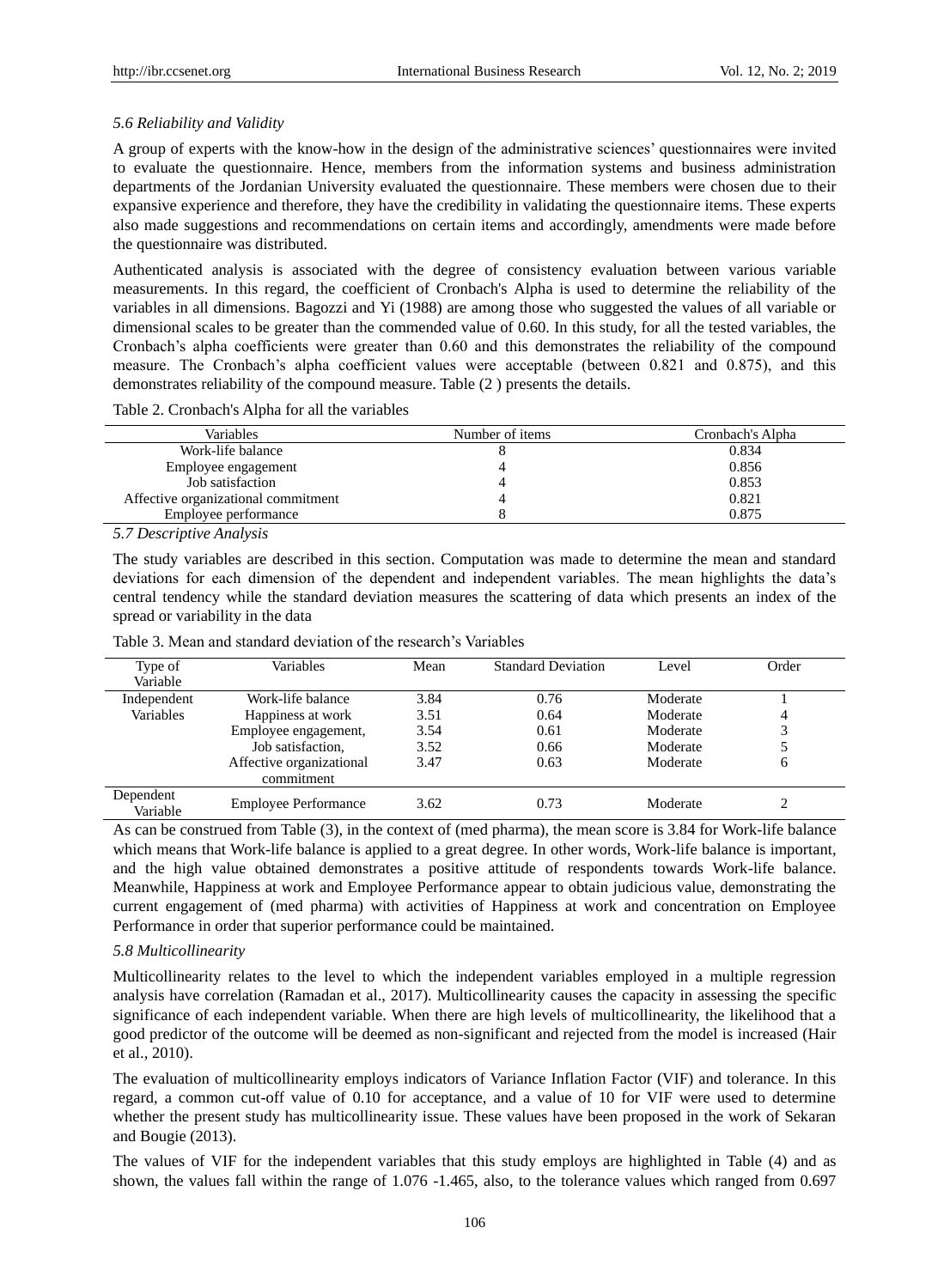-0.836. As can be construed by these results, the dimensions of the independent variable show no multicollinearity issue which is evidenced by all the VIF values being lower than 10 while all values of tolerance are greater than 0.10.

| Table 4. The VIF and Tolerance Values for the Independent Variable |  |  |  |
|--------------------------------------------------------------------|--|--|--|
|--------------------------------------------------------------------|--|--|--|

| Variables                                            | <b>Skewness</b> | VIF   |
|------------------------------------------------------|-----------------|-------|
| Work-life balance                                    | 0.714           | 1.465 |
| Employee engagement,                                 | 0.761           | 1.237 |
| Job satisfaction,                                    | 0.697           | 1.564 |
| Affective organizational commitment                  | 0.836           | 1.076 |
| $\epsilon$ $\alpha$ $\tau$<br>$\pi$ . $\mathbf n$ 1. |                 |       |

*5.9 Hypotheses Testing Results*

The effect of Work-life balance and Happiness at work (employee engagement, job satisfaction, and affective organizational commitment) on Employee Performance in (Med pharma) is the focal point of this study. Hence, the techniques of multiple regression were used in the study to test the established hypotheses.

# **Hypothesis 1**

H1: There is a statistically significant impact of Work-life balance on employee performance.

The outcomes of the test of hypothesis can be viewed in Table (5).

Table 5. Multiple Regression of the First Hypothesis

| .<br>T<br>Variable                              | .                                                                                  | m.<br>-                           | $\blacksquare$<br>≀alue<br><b>TTO</b>                                                                                              | Sig<br>$\epsilon$<br>л. |                        | œ               | $\sim$<br>$\left(4\right)$<br>519<br>. . |  |
|-------------------------------------------------|------------------------------------------------------------------------------------|-----------------------------------|------------------------------------------------------------------------------------------------------------------------------------|-------------------------|------------------------|-----------------|------------------------------------------|--|
| $\cdots$<br>$W_{\alpha r}$<br>.-lıfe<br>balance | $\epsilon$ $\epsilon$<br>ے رن∶ر                                                    | $- - -$<br>ັ້                     | $\bigcap$ $\bigcap$<br>a                                                                                                           | <b>000a</b>             | $\sim$ $\sim$<br>U.330 | 570<br><u>.</u> | 0.000                                    |  |
| <b>Contract Contract Contract Contract</b>      | the contract of the contract of the contract of<br>the contract of the contract of | <b>Contract Contract Contract</b> | the contract of the contract of the contract of<br>the contract of the contract of the contract of the contract of the contract of |                         |                        |                 |                                          |  |

*Note*, the impact is statistically significant at level ( $\alpha \leq 0.05$ )

Predictors: (Constant), Work-life balance b. Dependent variable: employee performance

Table (5) presents the results on the impact of the independent variables on the dependent variable (human capital) and the impact is statistically significant. Here, the computed F was  $(42,243)$ , at level (sig F= 0.000) and this value is lower than (0.05). Further, the correlation coefficient  $(R= 0.652)$  is showing a positive linkage between the variables, whereas the coefficient of determination was  $(R^2=0.573)$  which implies 57.3% of the change in attaining employee performance being explainable via the change within the Work-life balance. Table 5.Multiple Regression of the First Hypothesis

Table 6. Multiple Regression of the second Hypothesis

| <b>Variable</b>          |       | D <sup>4</sup> | F-value | Sig(f) |       |      | Sig(t) |
|--------------------------|-------|----------------|---------|--------|-------|------|--------|
| employee engagement      | 0.459 | 0.408          | 42.36   | 0.000a | 0.214 | 4.35 | 0.000  |
| job satisfaction.        |       |                |         |        | 0.127 | 2.79 | 0.056  |
| affective organizational |       |                |         |        | 0.415 | 6.45 | 0.000  |
| commitment               |       |                |         |        |       |      |        |

*Note*. The impact is statistically significant at level ( $\alpha \leq 0.05$ )

Predictors: (Constant), employee engagement, job satisfaction and affective organizational commitment

b. Dependent variable: employee performance

As Table (6) is showing, a positive correlation exists between Happiness at work and employee performance in Med Pharma,  $(r = 0.4599)$ . This denotes the change of the independent variables and dependent variable in direction that is similar. The table shows R2 value which reflects the ratio of variation in employee performance explainable using the three variables of Happiness at work, implying 40.8% of employee performance variability being elucidated by the Happiness at work variables. In this regard, the data's F-value was 42.36 which demonstrates significance at  $p < 0.05$  (sig = 0.000). As such, there exists statistically significance of the effect of Happiness at work variable on employee performance. The alternative hypothesis is therefore accepted. In particular, employee engagement scores a (t) value of (4.35) with (0.000) level of significance, while job satisfaction scores a(t) value (2.79) with (0.056) level of significance for job satisfaction, whereby affective organizational commitment scores a (t) value of (6.45) with (0.000) level of significance. In terms of β value for the three variables, it was 0.214, 0.127, and 0.415 respectively. Hence, for employee performance, affective organizational commitment can be said to be the highest predictor. This is followed by the variables of employee engagement and job satisfaction non-impact in employee performance. This study finds that Happiness at work (employee engagement, job satisfaction, affective organizational commitment) also has effect on employee performance. Specifically, this variable obtained  $R2 = 0.408$  implying that 40.8% of the variation in employee performance is explainable by the three variables of Happiness at work. As can be observed from the obtained scores, the highest effect on employee performance came from the variable of affective organizational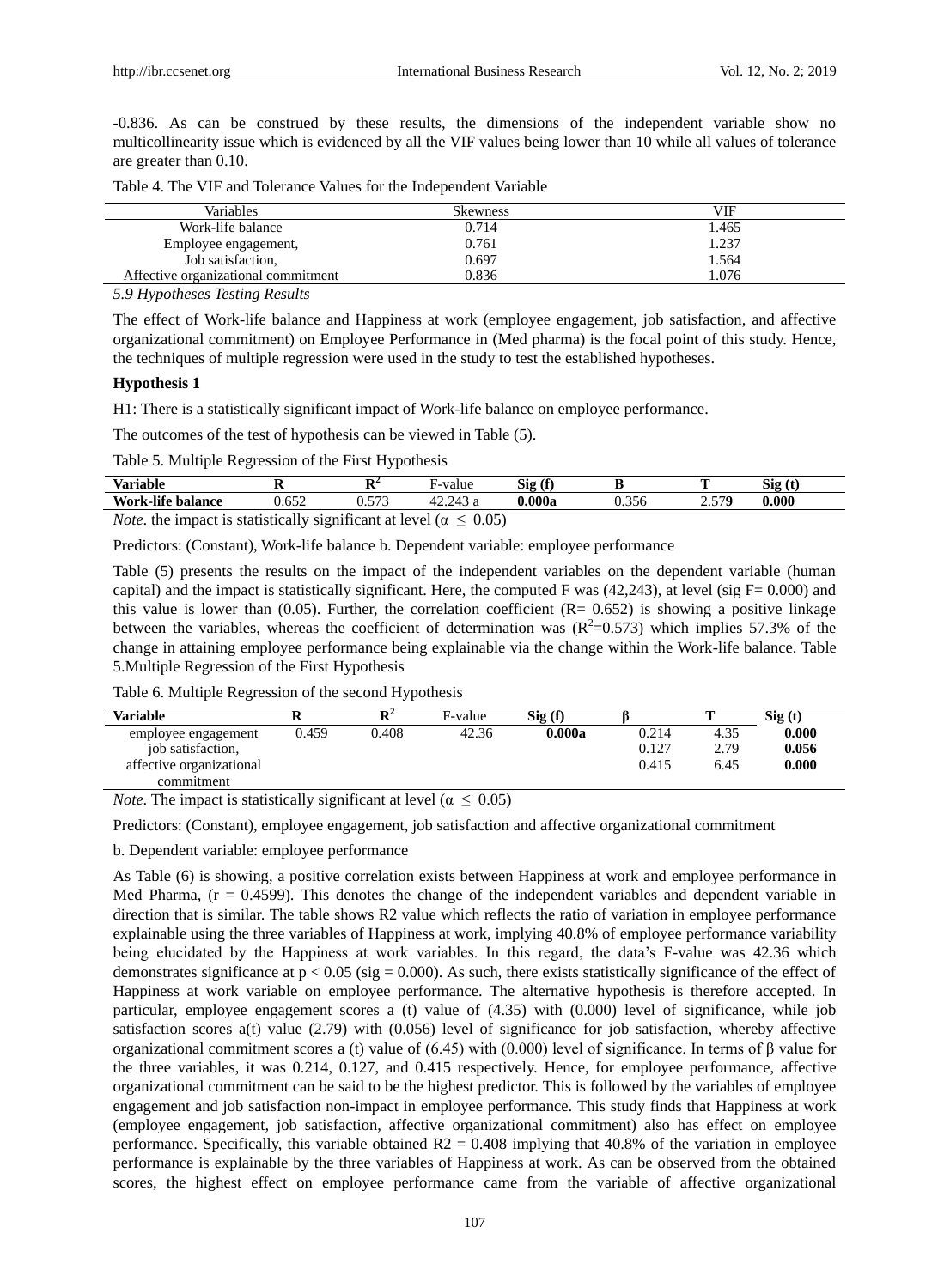commitment. Affective organizational commitment encompasses a formal social network method encompassing direct knowledge and experience exchange amongst employees.

#### **6. Discussion**

This study explored the impact of Work-life balance and Happiness at work (employee engagement, job satisfaction, and affective organizational commitment) on employee performance among Med Pharma company. As the results are demonstrating, Work-life balance has a positive significant impact on employee performance, and this finding was also reported in the work of Helmle et al. (2014). In particular, Helmle et al. (2014) reported the impact of employee feeling comfortable (both physical and mental) on organizational success and its importance. As highlighted in the practical findings, employees with good feeling and only small degree of stress at work and at home show more likelihood to experience satisfaction with their work. The results are also showing that individuals who feel that there is interference of work roles with family roles show less likelihood to feel that they possess work-life balance. This finding is in line with the deduction made in [Soomro](https://www.emeraldinsight.com/author/Soomro%2C+Aqeel+Ahmed) et al. (2018) that work-life balance positively and significantly impacts employee performance.

Young employees with the capacity to find appropriate balance between work and family commitments appear to be the productive ones. Accordingly, organizations that offer adequate opportunities to their employees in managing their work and family roles will in turn reap the benefit from their employees showing stronger level of performance. Having a healthy work-life balance facilitates employees in performing her/his consigned tasks in more effective and efficient manner. Similar finding was also reported in Richert-Kaźmierska and Stankiewicz, (2016) where the authors warned the possible occurrence of unacceptable increase of staff turnover, especially among those with more talent and other career opportunities, due to failure in addressing work and life elements. The authors further mentioned the importance of the application of strong and applicable training programs, the provision of opportunities for promotion, and managers' genuine interest towards the well-being of employees' family and personal lives as among the ways in order to keep the staff contented. As mentioned earlier, in the context of Med Pharma, 40.8% of the variation in employee performance is explainable by the three variables of Happiness at work. Happiness at work (employee engagement, job satisfaction, affective organizational commitment) and the greatest impact on employee performance was from the affective organizational commitment. Hence, it can be concluded that staffs at Med Pharma have the complete understanding regarding the importance of committing to their organization.

Relevantly, a study Al-dalahmeh et al., (2018) has concluded that employee engagement within the workplace assists employees to survive as well as succeed when dealing with adverse situations, and this can also stimulate creativity among these employees. Expressed in another way, with the desire to discover fresh information to explore and integrate this new information, and then develop their own aptitude, employees are pushed to become creative.

In this study, job satisfaction appears to have no impact on employee performance, which contradicts with the past studies (Pawirosumaro et al., 2017, Semedo et al., 2017), which reported that job satisfaction had a significant positive effect on performance. Hence, taking steps to improve employee satisfaction can improve the general success of the organization. As a result, employees feel happier while demonstrating better workforce productivity with less workdays and greater level of profits. In agreement with this study, another study (Swalhi et al., 2017) that examined the effect of organizational commitment on employee performance reported the role of affective commitment being the first relationship signal in social interchange occurring between employees and their organization.

## **7. Implications**

This study was established from the applicable past work. Accordingly, a research model is presented to investigate the impact of Work-life balance and Happiness at work on the performance of employee. As the extant literature is showing, there had been lack of studies on the subject in the context of Pharmaceutical industries. Hence, aside from being an expansion to the theoretical development, this study is of value to management of Pharmaceutical industries in the development and implementation of practices for the improvement of employee performance.

As can be deduced from this study's managerial implications, several recommendations can be derived for the perusal of managers of organizations, particularly those in Jordanian Pharmaceutical industries in order to encourage Work-life balance and Happiness at work as these will consequently improve employee performance of employees. Accordingly, more attention should be given to life quality elements which are known to impact performance. These elements are employee engagement, job satisfaction, and affective organizational commitment.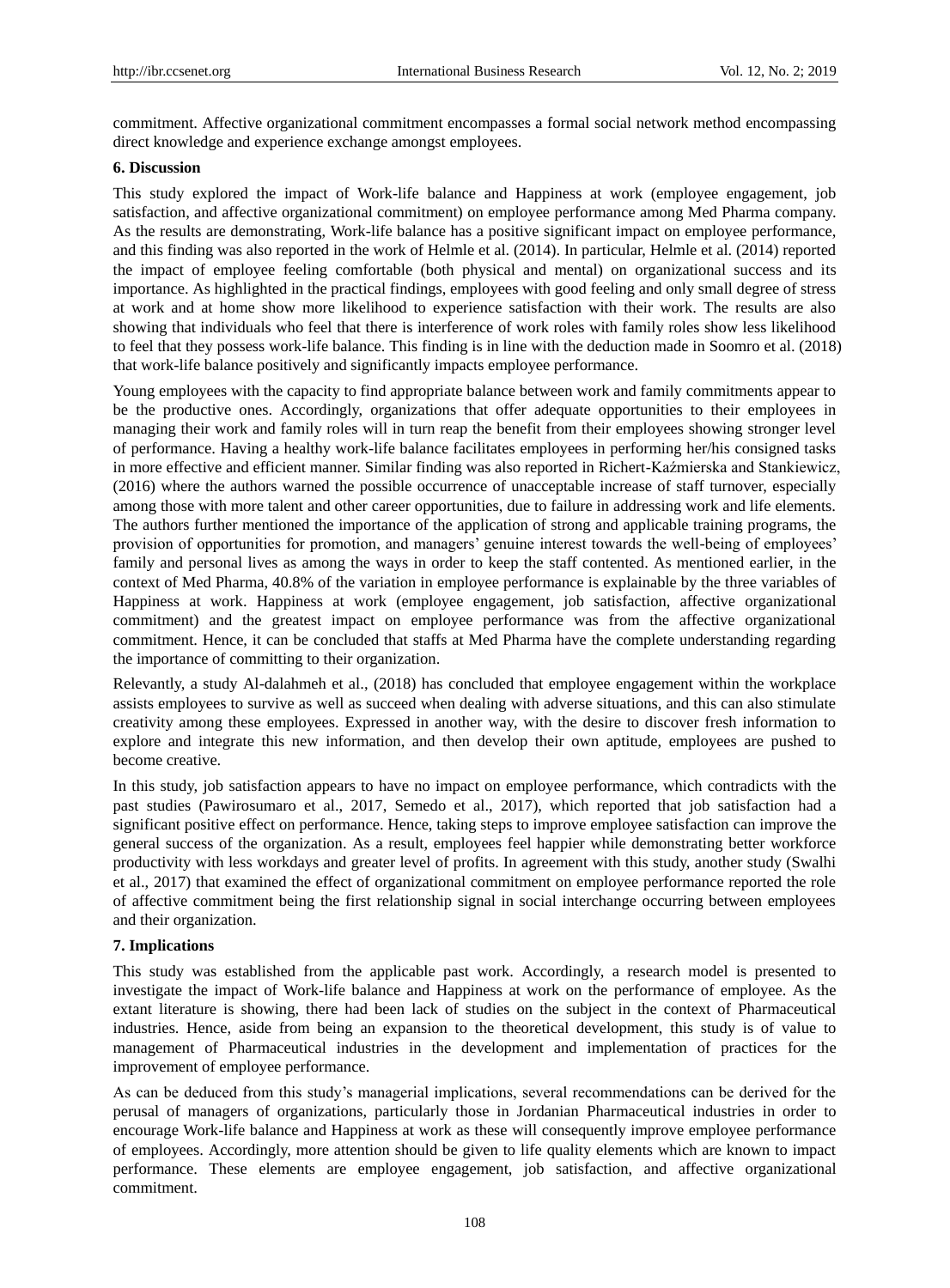The social relationship existing between the employees and their bosses and peers via the involvement in the training programs, the flexible system of working hours, enables different start and finish times. This way, employees could decide what is most appropriate for his or her family situation and have sufficient breaks during work. Other issues including maternity leave and childcare, husband care, and parental care can be satisfactorily dealt with. For managers, it is crucial that they address the needs of the employees as this consequently leads to the increase in the employees' involvement, and this will eventually increase organizational commitment. Hence, practices of human resource that will increase job involvement and job satisfaction levels among employees must be implemented.

## **8. Limitations and Future Research Directions**

There are a number of limitations that this study needs to highlight in order that the validity of future research findings could be increased. First and foremost, this study was conducted within a very limited time frame which imposed restriction on the number of questionnaires distributed. Hence, if future study could be executed within longer time period, more questionnaires could be distributed which means that sample size would be bigger, and hence, increasing the generalizability of the study outcomes to the population. Also, since the focal point of this study was Pharmaceutical industries only, other organization were neglected. Hence, future study could be conducted in other types of organizations as to enrich the body of knowledge more.

The third limitation of this study is its usage of a quantitative technique as the primary method of data gathering and analyses, and this may limit the outcomes in terms of accuracy. Hence, future work could employ other techniques such as case studies in order to increase the accuracy of the outcomes particularly with respect to the conjectured relationships

Finally, this study had chosen Pharmaceutical industries as the study population and the problem with this is the fact that Pharmaceutical industries differ in terms of business execution as opposed to other bodies. Hence, it is suggested that future work would look at other types of organization or industry in exploring organizational commitment as to improve generalizability.

# **References**

- Abdallah, A. B., Obeidat, B. Y., Aqqad, N. O., Al Janini, M. N. K., & Dahiyat, S. E. (2017). An Integrated Model of Job Involvement, Job Satisfaction and Organizational Commitment: A Structural Analysis in Jordan's Banking Sector. *Communications and Network, 9*[\(1\)](http://www.scirp.org/journal/Home.aspx?IssueID=8877#72599), 28-53. https://doi.org/10.4236/cn.2017.91002
- Abualoush, S. H., Obeidat, A. M., Ali, A., Masa'deh, R., & Al-Badi, A. (2018a). "The role of employees' empowerment as an intermediary variable between knowledge management and information systems on employees' performance". *VINE Journal of Information and Knowledge Management Systems, 48*(2), 217-237. https://doi.org/10.1108/VJIKMS-08-2017-0050
- Abualoush, S., Bataineh, K., & Alrowwad, A. (2018b). The role of knowledge management process and intellectual capital as intermediary variables between knowledge management infrastructure and organization performance. *Interdisciplinary Journal of Information, Knowledge, and Management, 13,*  279-309.
- Abualoush, S., Khaled Bataineh, K., & Aladwan, A. (2017). Impact of Information Systems on Innovation (Product Innovation, Process Innovation) - Field Study on the Housing Bank in Jordon. *International Journal of Business Administration, 8*(1), 95-105. https://doi.org/10.5430/ijba.v8n1p95
- Al-dalahmeh, M., Masa'deh, R., Abu Khalaf, R. K., & Obeidat, B. Y. (2018). The Effect of Employee Engagement on Organizational Performance via the Mediating Role of Job Satisfaction: The Case of IT Employees in Jordanian Banking Sector. *Modern Applied Science, 12*(6), 17-43. https://doi.org/10.5539/mas.v12n6p17
- Ammari, G., Al Kurdi. B., Alshurideh, M., Obeidat, B. Y., Abu Hussien, A., & Alrowwad, A. (2017). Investigating the Impact of Communication Satisfaction on Organizational Commitment: A Practical Approach to Increase Employees' Loyalty. *International Journal of Marketing Studies, 9*(2), 113-133. https://doi.org/10.5539/ijms.v9n2p113
- Anitha, J. (2014). Determinants of employee engagement and their impact on employee performance. *International Journal of Productivity and Performance Management, 63*(3), 308-323. https://doi.org/10.1108/IJPPM-01-2013-0008
- Anwar, J., Hansu, S. A. F., & Janjua, S. Y. (2013). Work-life balance: What organizations should do to create balance? *World Applied Sciences Journal, 24*(10), 1348-1354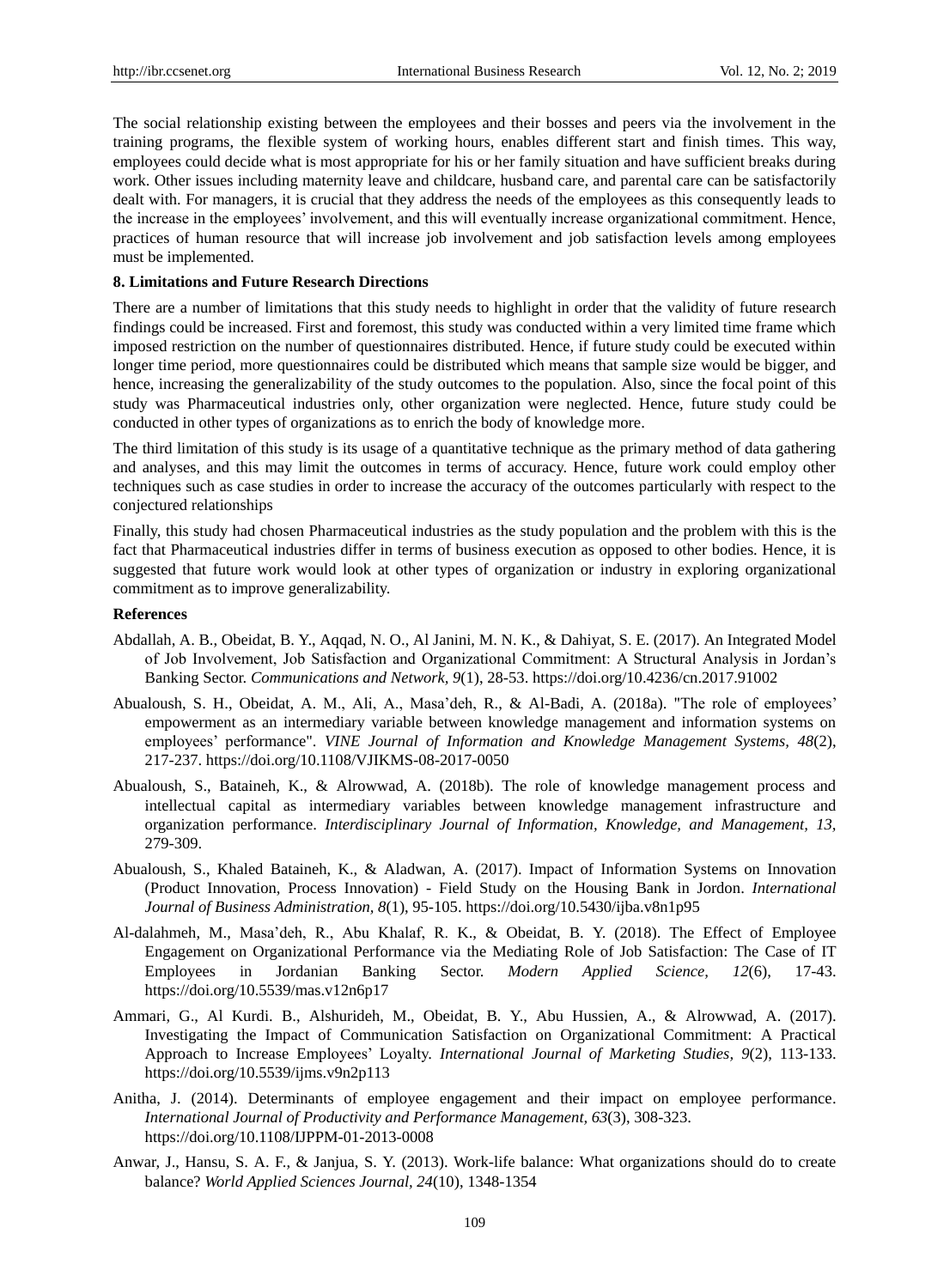- Au, W. C., & Ahmed, P. K. (2014)."Sustainable people management through work-life balance: a study of the Malaysian Chinese context". *Asia-Pacific Journal of Business Administration, 6*(3), 262-280. https://doi.org/10.1108/APJBA-02-2014-0024
- Bagozzi, R., & Yi, Y. (1988). On the evaluation of structural evaluation models. *Journal of the Academy of Marketing Science, 1*6(1), 74-94. https://doi.org/10.1007/BF02723327
- Bisharat, H., Obeidat, B. Y., Alrowwad, A., Tarhini, A., & Mukattash, I. (2017). eEffect of Human Resource Management Practices on Organizational Commitment in Chain Pharmacies in Jordan. *International Journal of Business and Management, 12*(1), 50-67. https://doi.org/10.5539/ijbm.v12n1p50
- [Breitenecker,](https://www.emeraldinsight.com/author/Breitenecker%2C+Robert+J) R. J., & [Shah,](https://www.emeraldinsight.com/author/Shah%2C+Syed+Afzal+Moshadi) S. A. M. (2018). Relation of work-life balance, work-family conflict, and family-work conflict with the employee performance-moderating role of job satisfaction. *South Asian Journal of Business Studies, 7*(1), 129-146. https://doi.org/10.1108/SAJBS-02-2017-0018
- Edmunds, L. D., & Pryce-Jones, J. (2008). Relationships between happiness, overtime, sick leave and intention to stay or leave. *Selection & Development Review, 24,* 8-12.
- Emslie, C., & Hunt, K. (2009). "Live to work or work to live?". *The Australian and New Zealand Journal of Organizational Psychology, 3*, 54-65.
- Enache, M., Sallan, J. M., Simo, P., & Fernandez, V. (2013). Organizational Commitment within a Contemporary Career Context. *International Journal of Manpower, 34,* 880-898. https://doi.org/10.1108/IJM-07-2013-0174
- Faiza, T. A., & Nazir, F. S. (2015). Capacity building boost employees performance. *Industrial and Commercial Training, 47*(2), 61-66. https://doi.org/10.1108/ICT-05-2014-0036
- Field, L. K., & Buitendach, J. H. (2011). Happiness, work engagement and organisational commitment of support staff at a tertiary education institution in South Africa. *SA Journal of Industrial Psychology/SA Tydskrif vir Bedryfsielkunde, 37*(1), 1-10. https://doi.org/10.4102/sajip.v37i1.946
- [Fisher,](https://onlinelibrary.wiley.com/action/doSearch?ContribAuthorStored=Fisher%2C+Cynthia+D) D. C. (2010). Happiness at Work. *The International Journal of Management Reviews, [12\(4](https://onlinelibrary.wiley.com/toc/14682370/2010/12/4)*), 384-412. https://doi.org/10.1111/j.1468-2370.2009.00270.x
- Greenhaus, G. H., & Allen, T. D. (2010). "Work-family balance: a review and extension of the literature", in Tetrick, L. and Quick, J.C. (Eds), Handbook of Occupational Health Psychology, 2nd ed., American Psychological Association, Washington, DC, pp. 165-183.
- Grzywacz, J. G., & Carlson, D. S. (2007). Conceptualizing work-family balance: implications for practice and research. *Advances in Developing Human Resources, 9*(4), 455-471. https://doi.org/10.1177/1523422307305487
- Gupta, V. (2012). Importance of Being Happy at Work. *International Journal of Research and Development - A Management Review, 1*(1), 9-14.
- Guthrie, V. M. J. (2012). "Management control of work-life balance. A narrative study of an Australian financial institution". *Journal of Human Resource Costing & Accounting, 16*(4), 258-280. https://doi.org/10.1108/14013381211317248
- Gyensare, M. A., Kumedzro, L. E., Sanda, A., & Boso, N. (2017). "Linking transformational leadership to turnover intention in the public sector: The influences of engagement, affective commitment and psychological climate". *African Journal of Economic and Management Studies, 8*(3), 314-337. https://doi.org/10.1108/AJEMS-07-2016-0099
- Hair, J., Black, W., Babin, B., & Anderson, R. (2010). Multivariate data analysis. Prentice Hall, Inc., Upper Saddle River, NJ.
- Helmle, J. R., Botero, I. C., & Seibold, D. R. (2014). "Factors that influence perceptions of work-life balance in owners of copreneurial firms". *Journal of Family Business Management, 4*(2), 110-132. https://doi.org/10.1108/JFBM-06-2014-0013
- Hon, A., & Chan, W. (2013). "The effects of group conflict and work stress on employee performance". *Cornell Hospitality Quarterly, 54*(2), 174-184. https://doi.org/10.1177/1938965513476367
- Huang, L. C., Ahlstrom, D., Lee, A. Y. P., Chen, S. Y., & Hsieh, M. J. (2016). "High performance work systems, employee well-being, and job involvement: an empirical study". *Personnel Review, 45*(2), 296-314. https://doi.org/10.1108/PR-09-2014-0201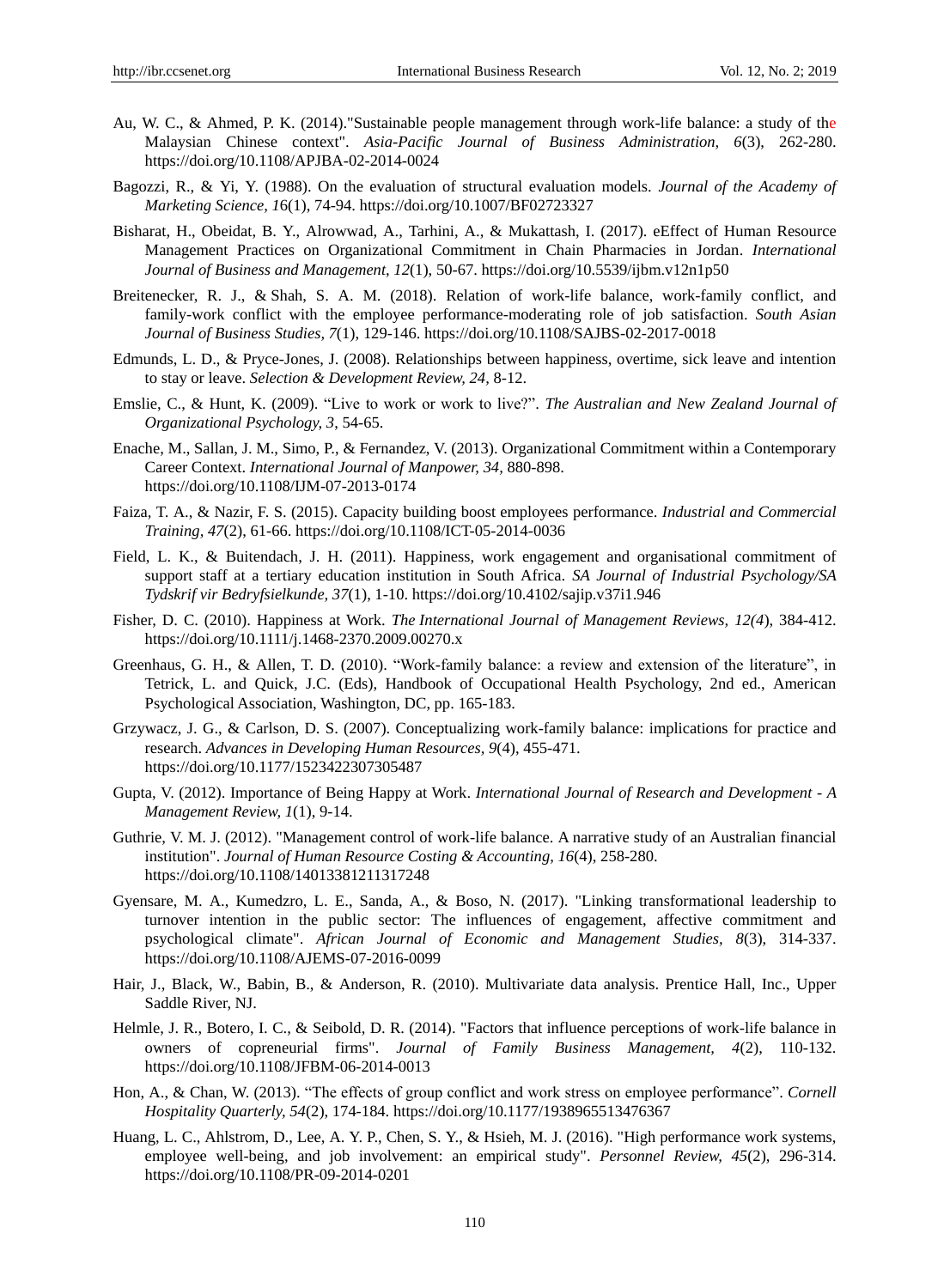- Johari, J., Yean Tan, F., & Tjik Zulkarnain, Z. I. (2018). Autonomy, workload, work-life balance and job performance among teachers. *International Journal of Educational Management, 32*(1), 107-120. https://doi.org/10.1108/IJEM-10-2016-0226
- Joo, B. K., & Lee, I. (2017). "Workplace happiness: work engagement, career satisfaction, and subjective well-being", Evidence-based HRM. *A Global Forum for Empirical Scholarship, 5*(2), 206-221. https://doi.org/10.1108/EBHRM-04-2015-0011
- Koubova, V., & Buchko, A. A. (2013). "Life-work balance: Emotional intelligence as a crucial component of achieving both personal life and work performance". *Management Research Review, 36*(7), 700-719. https://doi.org/10.1108/MRR-05-2012-0115
- Lavoie, M. (2004). "Post Keynesian consumer theory: potential synergies with consumer research and economic psychology". *Journal of Economic Psychology, 25*(5), 639-649. https://doi.org/10.1016/j.joep.2003.02.001
- Lawson, K. M., Davis, K. D., Crouter, A. C., & O'Neill, J. W. (2013). "Understanding work-family spillover in hotel managers"*. International Journal of Hospitality Management, 33,* 273-281. https://doi.org/10.1016/j.ijhm.2012.09.003
- López-Cabarcos, M. A., de Pinho, A. I. M. S., & Vázquez-Rodríguez, P. (2015). "Organizational justice and personal initiative, mediating role of affective commitment". *Journal of Service Theory and Practice, 25*(6), 854-876. https://doi.org/10.1108/JSTP-09-2014-0218
- Masa'deh, R., Alrowwad, A., Alkhalafat, F., Obeidat, O., & Abualoush, S. (2018). The role of corporate social responsibility in enhancing firm performance from the perspective of IT employees in Jordanian banking sector: The mediating effect of transformational leadership. *Modern Applied Science, 12*(7), 1-26. https://doi.org/10.5539/mas.v12n7p1
- Mullen, J., & Kelloway, E. K. (2010). "Occupational health and safety leadership", in Quick, J.C. and Tetrick, L.E. (Eds), Handbook of Occupational Health Psychology, 2nd ed., American Psychological Association, Washington, DC.
- Nielsen, K., Randall, R., Yarker, J., & Brenner, S. O. (2008). "The effects of transformational leadership on followers' perceived work characteristics and psychological well-being: a longitudinal study". *Work & Stress, 22*(1), 16-32. https://doi.org/10.1080/02678370801979430
- Obeidat, A. M., Abualoush, S., Irtaimeh, H., Khaddam, A. A., & Bataineh, K. (2018) , [The role of organizational](https://www.inderscienceonline.com/doi/abs/10.1504/IJLIC.2018.094718) [culture in enhancing the human capital applied study on the social security corporation.](https://www.inderscienceonline.com/doi/abs/10.1504/IJLIC.2018.094718) *International Journal of Learning and Intellectual capital, 15*(3), 258-276. https://doi.org/10.1504/IJLIC.2018.094718
- Obeidat, B. Y., Masa'deh, R. M., & Abdallah, A. B. (2014). The Relationships among Human Resource Management Practices, Organizational Commitment, and Knowledge Management Processes: A Structural Equation Modeling Approach. *International Journal of Business and Management, 9*(3), 9-26. https://doi.org/10.5539/ijbm.v9n3p9
- Parvin, M. M., & Kabir, M. M. N. (2011). Factors affecting employee job satisfaction of pharmaceutical sector. *Australian Journal of Business and Management Research, 1*(9), 113-123.
- [Pawirosumaro,](https://www.emeraldinsight.com/author/Pawirosumarto%2C+Suharno) S., [Sarjana,](https://www.emeraldinsight.com/author/Sarjana%2C+Purwanto+Katijan) P. K., & [Gunawan,](https://www.emeraldinsight.com/author/Gunawan%2C+Rachmad) R. (2017). "The effect of work environment, leadership style, and organizational culture towards job satisfaction and its implication towards employee performance in Parador Hotels and Resorts, Indonesia". *International Journal of Law and Management, 59*(6), 1337-1358. https://doi.org/10.1108/IJLMA-10-2016-0085
- Pawirosumarto, S., Sarjana, P. K., & Muchtar, M. (2017). "Factors Affecting Employee Performance of PT. Kiyokuni Indonesia". *International Journal of Law and Management, 59*(4), 203-221. https://doi.org/10.1108/IJLMA-03-2016-0031
- Ramadan, B., Dahiyat, S., Bontis, N., & Al-dalahmeh, M. (2017). Intellectual Capital, Knowledge Management and Social Capital within the ICT Sector in Jordan. *Journal of Intellectual Capital, 18*(2), 437-462. https://doi.org/10.1108/JIC-06-2016-0067
- Richert-Kaźmierska, A., & Stankiewicz, K. (2016). Work–life balance: Does age matter? *IOS Press, 55,*  679-688.
- Saenghiran, N. (2014). Towards enhancing happiness at work: a case study. *Social Research Reports, 25,* 21-33.
- Salas-Vallina, A., López-Cabrales, A., Alegre, J., & Fernández, R. (2017) "On the road to happiness at work (HAW): Transformational leadership and organizational learning capability as drivers of HAW in a